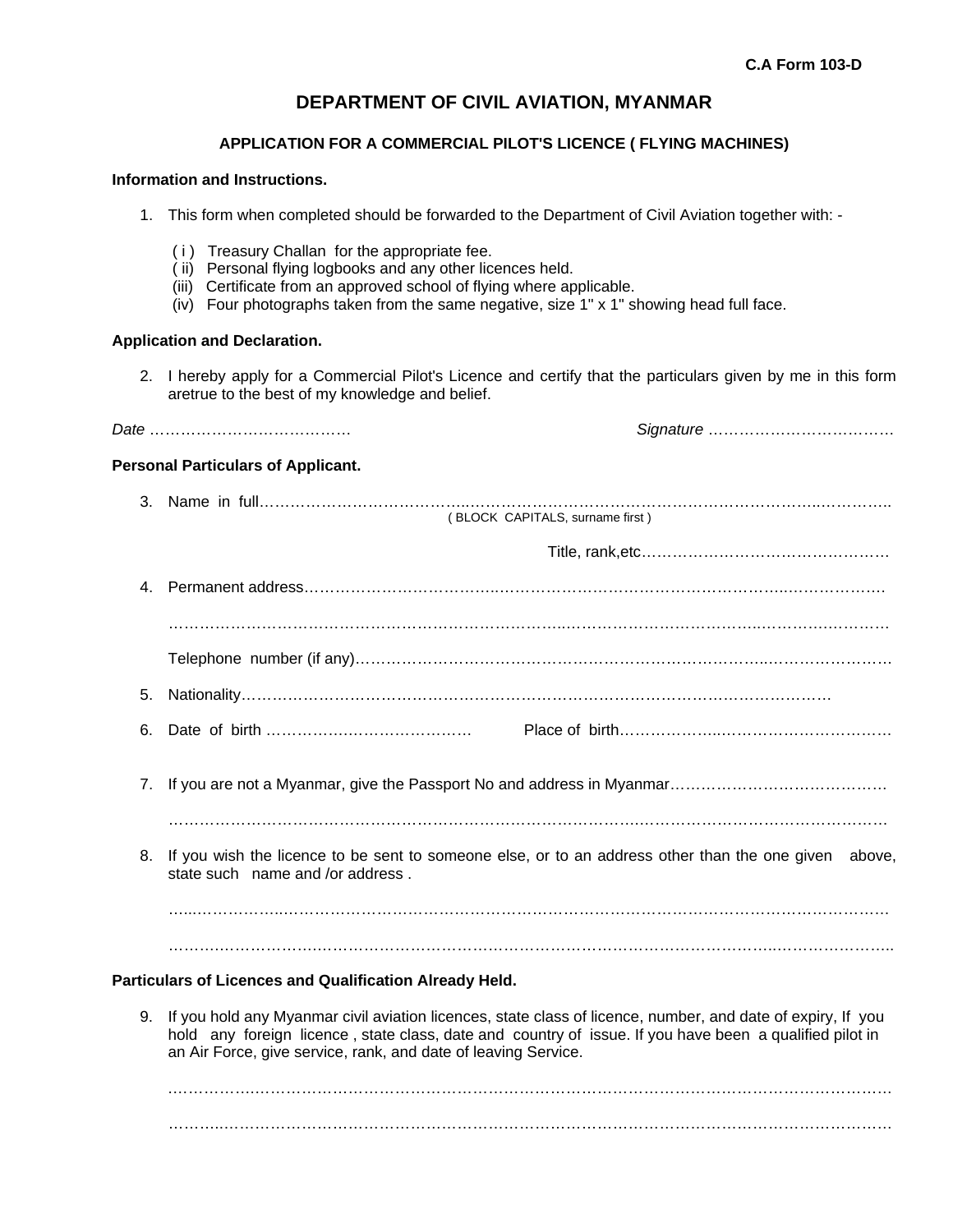10. Give particulars of any Instrument Rating held (e.g Myanmar or Foreign civilian instrument rating), and state date of last check test.

 ………..………………………………………………………………………………………………………………… .…………………………………………………………………………………………………………………………

## **Flying Experience and Approved Training.**

Your personal flying logbooks must be submitted with this application, and entries relating to cross country flying should be marked in pencil in the margin.

- 11. If you have passed an approved course of training and wish to claim the prescribed reduction in the hours of flying required.
	- (i) write " YES" here……………………. and
	- (ii) attach the certificate of the flying school, which should states the course passed , and date of passing.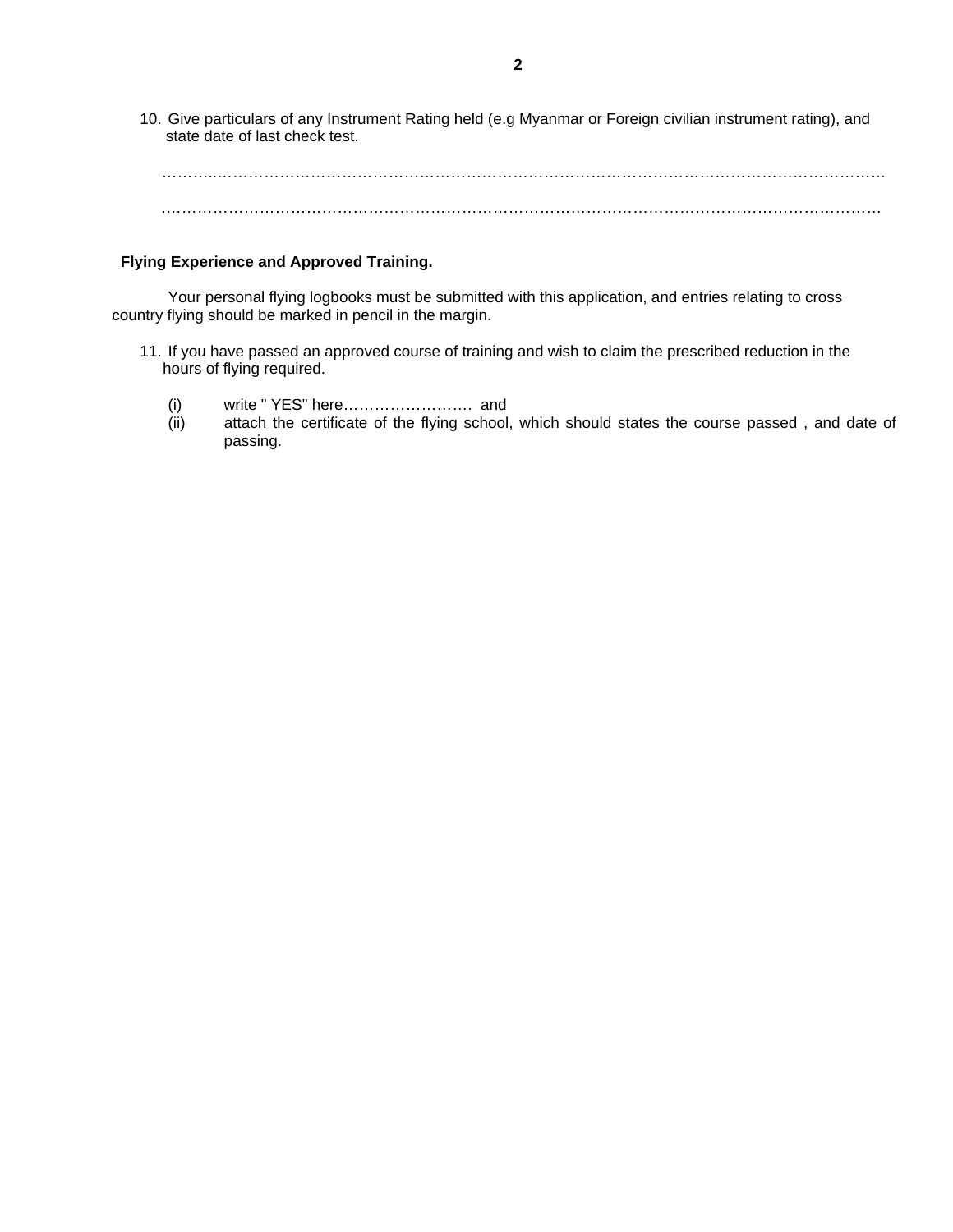#### 12. Total as pilot-

- $(i)$  as pilot in charge ...............
- (ii) as pilot under going flying training under a competent instructor a dual controlled flying machine.
- (iii) as second pilot hours (divided by two) maximum allowance 100 / 2 =50 hours

| <b>Hours</b> | Qualifying               | minima    |                             |  |
|--------------|--------------------------|-----------|-----------------------------|--|
| claimed      | Course                   | No course | <b>OFFICIAL</b><br>USE ONLY |  |
|              | 100                      | 100       |                             |  |
|              |                          |           |                             |  |
|              |                          |           |                             |  |
|              | <b>Not</b><br>applicable |           |                             |  |
|              | 150                      | 200       |                             |  |

| Hours<br>claimed | Qualifying | <b>OFFICIAL</b><br><b>USE ONLY</b> |
|------------------|------------|------------------------------------|
|                  | 10         |                                    |

20

- 13. Instruction in instrument flying………..
- 14. Cross-country
	- (i) hours of cross country flying as pilot-in-charge…..
	- (ii) date of triangular flight minimum distance ……………………………………………… 300 nautical miles
- 15. Night flying-
	- (i) hours as pilot-in-charge
	- (ii) hours under instruction
	- (iii) total of (i) *plus* (ii)
	- (iv) unassisted take-offs
	- (v) unassisted landings
- 16. Recent flying –

As pilot-in-charge during the preceding 90 days

| Claimed | Qualifying<br>minima | <b>OFFICAIAL</b><br><b>USE ONLY</b> |
|---------|----------------------|-------------------------------------|
|         | 5                    |                                     |
|         |                      |                                     |
|         | 10                   |                                     |
|         | 10                   |                                     |
|         | 10                   |                                     |

|--|--|--|